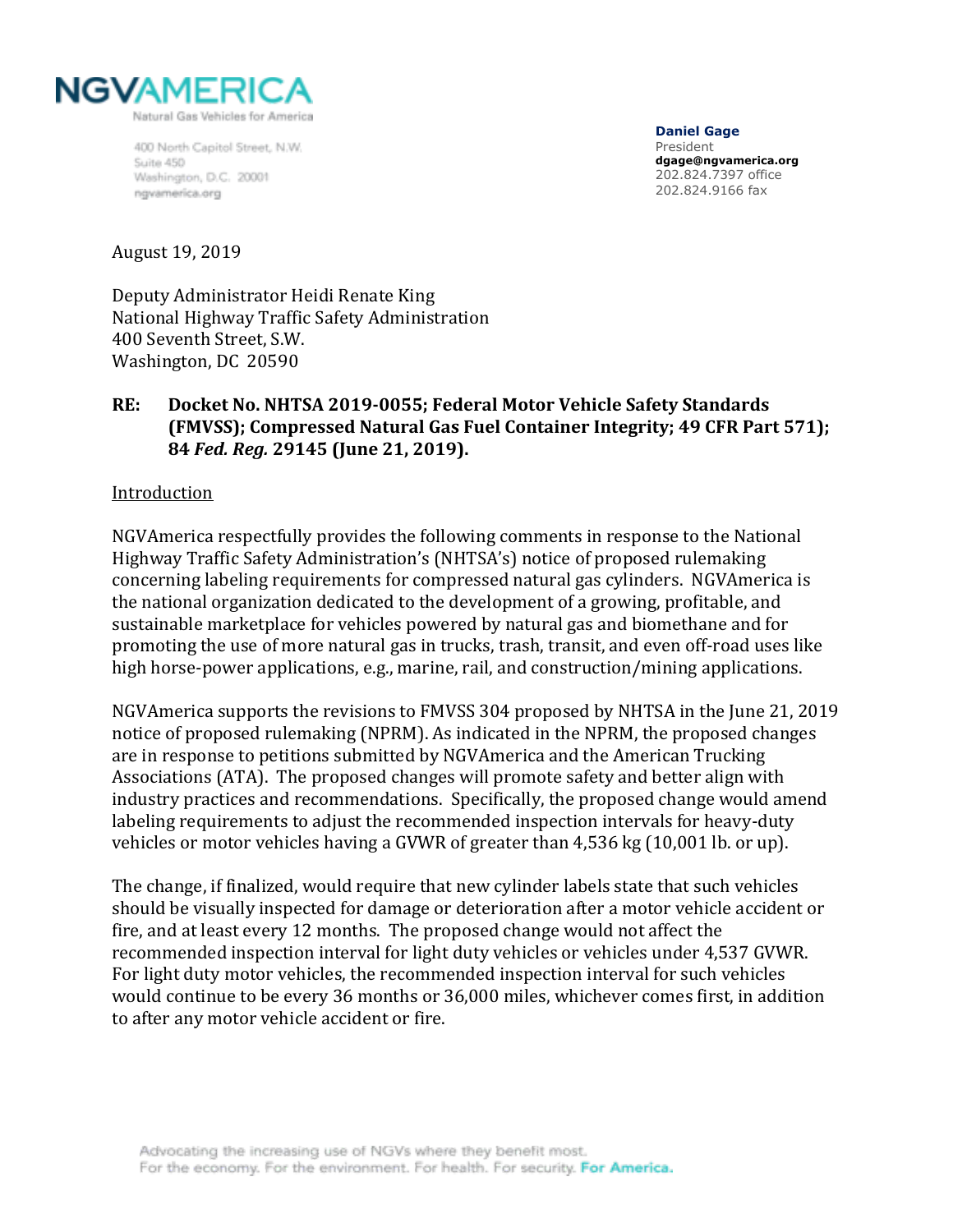# **Comments**

 $\overline{a}$ 

# **Review of Industry Developed Recommended Inspection Guidance**

The NGVAmerica Technology & Development (T&D) Committee has developed recommended inspection guidance for compressed natural gas cylinders. This guidance was developed with commercial motor vehicles and high mileage vehicles in mind. The T&D Committee members include fleets, vehicle OEMs, system and component manufacturers, station equipment and system suppliers, natural gas distributors, and consultants. NGVAmerica's *Compressed Natural Gas Vehicle Fuel System Inspection Guidance1* was published in 2018 and is available on the NGVAmerica website. This guidance is consistent with guidance also prepared in cooperation with the ATA's Technology Maintenance Council (TMC).

NGVAmerica and its members recommend four levels of inspection for owners of commercial motor vehicles. These four levels are briefly described below.

- Pre-Service Visual Inspection of New Vehicles. This is a thorough inspection of the entire CNG fuel system to be completed before the vehicle is placed into service. For fleets that have a detailed vehicle specification, this would be the time to compare the delivered vehicle with the vehicle specification, and to ensure that there are no omissions, modifications, or installation code violations. This is the first Detailed Visual Inspection of the entire fuel system and includes removal of all shielding or covering. Cameras, bore-scopes, mirrors, etc. may be used to visually inspect the complete fuel system – every surface, component, and fitting.
- Cursory Visual Inspection. The driver performs a Cursory Visual Inspection of the CNG fuel system during each pre-trip and post-trip vehicle inspection. During this visual inspection, the shields/enclosures of the fuel system should be observed for any damage including dents, gouges, scrapes, cuts, abrasions, discoloration, heat damage, etc.; and any readily accessible system components should be observed for signs of damage or leakage. Pressure relief device (PRD) vent lines should be inspected to ensure that vent lines are capped to prevent water from getting in the PRD outlet tubes. It is important to note that this Cursory Visual Inspection does not include the removal of any shielding, enclosures, coverings or opening of any system access panels.
- General Visual Inspection. A General Visual Inspection should be performed at each preventative maintenance inspection and includes a close examination of all system shielding and readily accessible system components. During this general inspection, the shields and enclosures of the CNG fuel system should be inspected for any damage including dents, gouges, scrapes, cuts, abrasions, discoloration, heat damage, etc. and the readily accessible system components should be inspected for

<sup>1</sup> [https://www.ngvamerica.org/wp-content/uploads/2018/03/CNG-Vehicle-Fuel-System-](https://www.ngvamerica.org/wp-content/uploads/2018/03/CNG-Vehicle-Fuel-System-Inspection-Guidance.pdf)**[Inspection-Guidance.pdf](https://www.ngvamerica.org/wp-content/uploads/2018/03/CNG-Vehicle-Fuel-System-Inspection-Guidance.pdf)**<br>Advocating the increasing use of NGVs where they benefit most.

For the economy. For the environment. For health. For security. For America.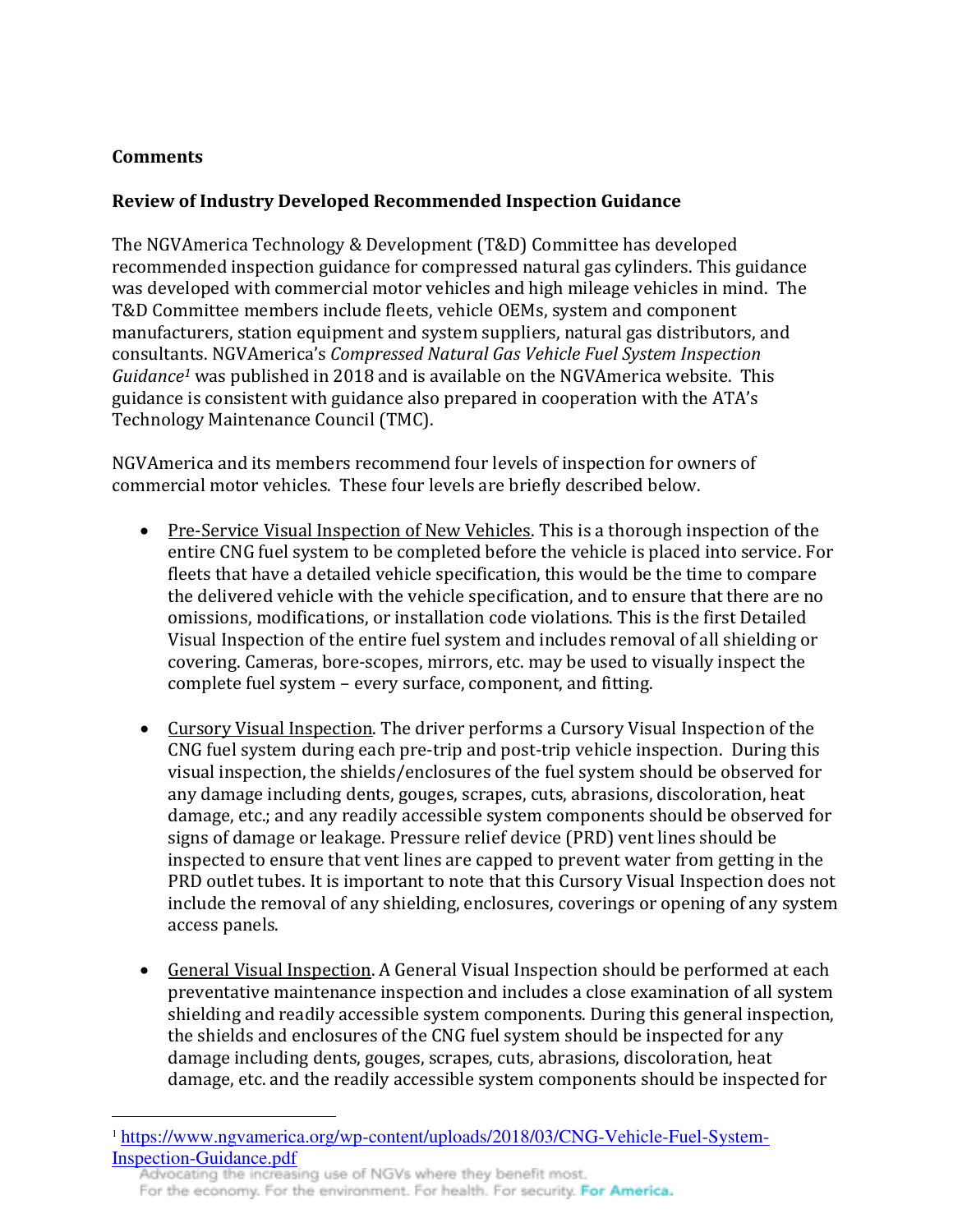signs of wear, damage, or leakage. It is important to note that the General Visual Inspection does not include the removal of any shielding beyond system access panels.

• Detailed Visual Inspection. A Detailed Visual Inspection of the fuel system is to be performed on an annual interval, in the event of a thermal event or accident, and/or if damage or evidence of a leak is noted during the general visual inspection. Some fleets may elect to perform a complete Detailed Visual Inspection of the fuel system during the Federal Motor Carrier Safety Administration (FMCSA) annual inspection. The Detailed Visual Inspection requires a thorough inspection of the entire CNG fuel system. This inspection will likely require the removal of shielding and/or the use of mirrors and cameras to visually access all components. It is recommended that operators obtain a checklist from the vehicle or cylinder manufacturer, or review the check lists available in CGA C-6.4.

As it relates to the FMVSS 304 label and the recommended inspection intervals contained therein, the detailed inspection highlighted in bullets 1 and 4 are consistent with the inspection called for on FMVSS 304. While NHTSA does not address the need for preservice visual inspections of vehicles, NGVAmerica recommends this step to ensure that equipment provided on new NGVs come equipped as specified in purchase orders and that no equipment has been damaged in shipment or delivery to the customer.

The above steps are recommended for commercial truck operators to ensure safe operation of their natural gas vehicles. These steps take into account normal business practices of commercial fleets and ensure that inspecting the natural gas fuel system is a part of these business practices. These steps also reflect the expectation that commercial vehicles are often operated in circumstances that subject them to greater abuse and wearand-tear than light duty vehicles and that additional precautions are necessary to ensure safe operation of such vehicles.

### **Need for Change to FMVSS 304**

FMVSS 304 currently requires CNG labels to include wording that the container should be inspected every 36 months or 36,000 miles, whichever comes first. This requirement was adopted at a time when most new natural gas vehicles were light duty motor vehicles including passenger cars and light duty pickup trucks. Thus, the recommended inspection interval in FMVSS 304 aligned with the warranty timeframe commonly applicable to light duty vehicles. However, in recent years, natural gas has become a popular choice among heavy duty fleets, and most new natural gas vehicles going into service are heavy-duty commercial vehicles.

Recommending that containers be inspected at least every 36,000 miles is unnecessarily burdensome in the case of most commercial motor vehicle applications because these vehicles in many cases are high mileage and can easily exceed the 36,000-mile threshold in less than a year, and in some cases in only a few months. The 36,000-mile level also does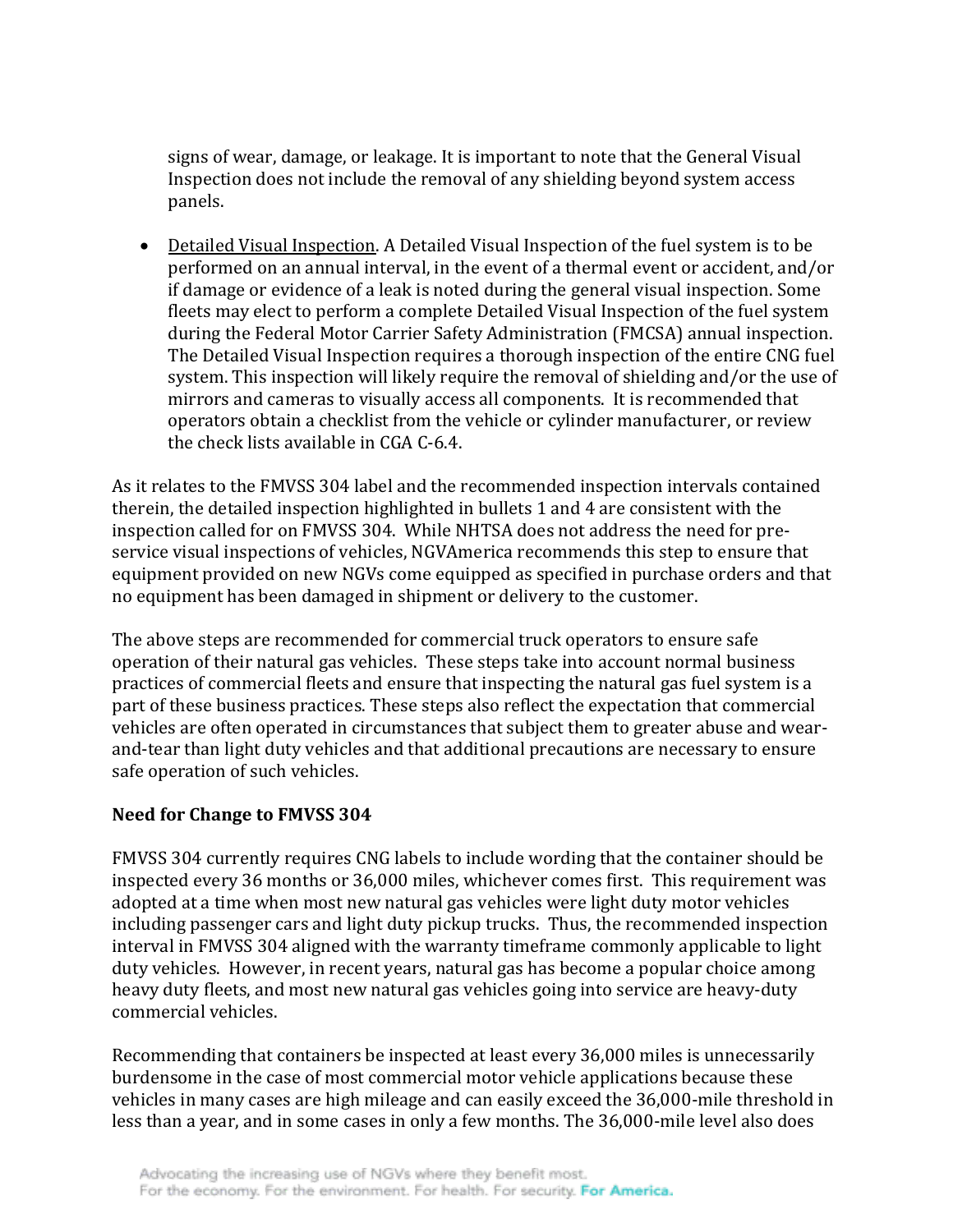not align with the FMCSA's regulations for commercial motor vehicle inspections, which calls for an annual inspection of the fuel system.

The effect of the current labels is that many companies exercising extreme caution and adherence to the wording on the FMVSS 304 label and the annual inspection requirements found in FMCSA Part 396 are performing multiple detailed inspections each year. NGVAmerica believes that these inspections and the frequent disruption to the fuel system is potentially detrimental to safety because of the potential for human error or damage to occur when removing shielding, bracketry, or loosening compressed natural gas lines to inspect the entire natural gas cylinder. The additional inspections also impose unnecessary costs on operators and natural gas trucks.

It is for these reasons that inspection guidance prepared by NGVAmerica calls for the detailed visual inspection to only occur either once a year or after a fire or motor vehicle crash. We do not believe that additional detailed visual inspections are warranted unless circumstance or cause (e.g., a leak is detected, or the vehicle has been in a crash) dictate the need for an inspection.

## **Proposed Changes to FMVSS 304**

NGVAmerica supports the revisions to FMVSS 304 as proposed by NHTSA in its June 21, 2019 notice of proposed rulemaking. Under this proposal, labels for compressed natural gas cylinders would include the following new language:

This container should be visually inspected for damage and deterioration after a motor vehicle accident or fire, and either (a) at least every 12 months when installed on a vehicle with a GVWR greater than 4,536 kg or (b) at least every 36 months or 36,000 miles, whichever comes first, when installed on a vehicle with a GVWR less than or equal to 4,536 kg.

NGVAmerica specifically supports the proposal to make changes to the wording for heavyduty motor vehicles and the retention of requirements for light duty motor vehicles. We agree with NHTSA's reasoning in the preamble that most natural gas commercial vehicles are likely to be high mileage vehicles that accumulate even greater miles than similar gasoline or diesel fueled vehicles. Therefore, we agree with the assessment that the current labels do lead to multiple inspections during the year for higher mileage vehicles. For lower mileage commercial vehicles, we support the inclusion of a recommendation for an annual inspection due to the environment and more rigorous conditions that many commercial trucks operate in. Moreover, we believe that this recommendation imposes little or no additional burden on most lower mileage operators of commercial natural gas vehicles since FMCSA regulations separately already call for an annual inspection of the fuel system.

In support of the proposed changes we point to the practices and requirements in place for commercial motor vehicles and contend that these procedures and inspections are sufficient to identify and prevent potential safety issues related to the operation of